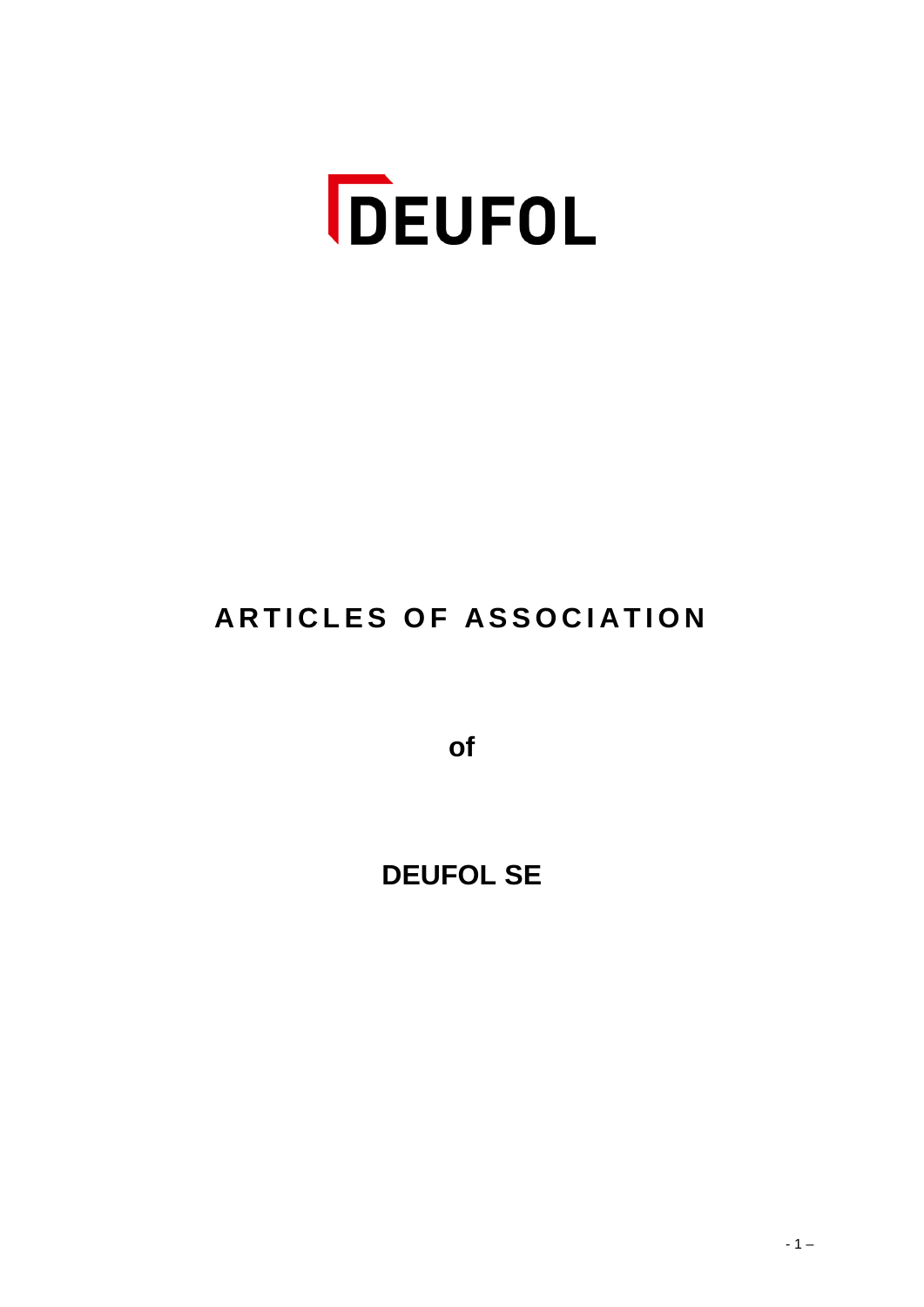# **A. General Provisions**

#### **§ 1 Company**

The company is an European company (Societas Europaea, SE). The name of the company is:

#### **Deufol SE**.

#### **§ 2 Registered Office of the Company**

The registered office of the company is in Hofheim am Taunus (Wallau).

#### **§ 3 Objects of the Company**

- 1. The objects of the company shall be to manage existing and future investments and to act as a management holding company, in particular for enterprises operating in the fields of logistics, IT and consulting.
- 2. The company may undertake all transactions appropriate to directly or indirectly furthering the purpose of the company. In particular, the company may acquire shareholdings in other companies, even if the object of such companies should differ from that of the company, buy or found companies, assume the management of such companies as well as establish branch offices in Germany or abroad and enter into contractual agreements with other companies.

#### **§ 4 Fiscal Year and Announcements**

1. The company's fiscal year is the calendar year. Announcements of the company shall be made in the electronic version of the German Federal Official Gazette [*elektronischer Bundesanzeiger*], unless any other form of announcement is stipulated by law.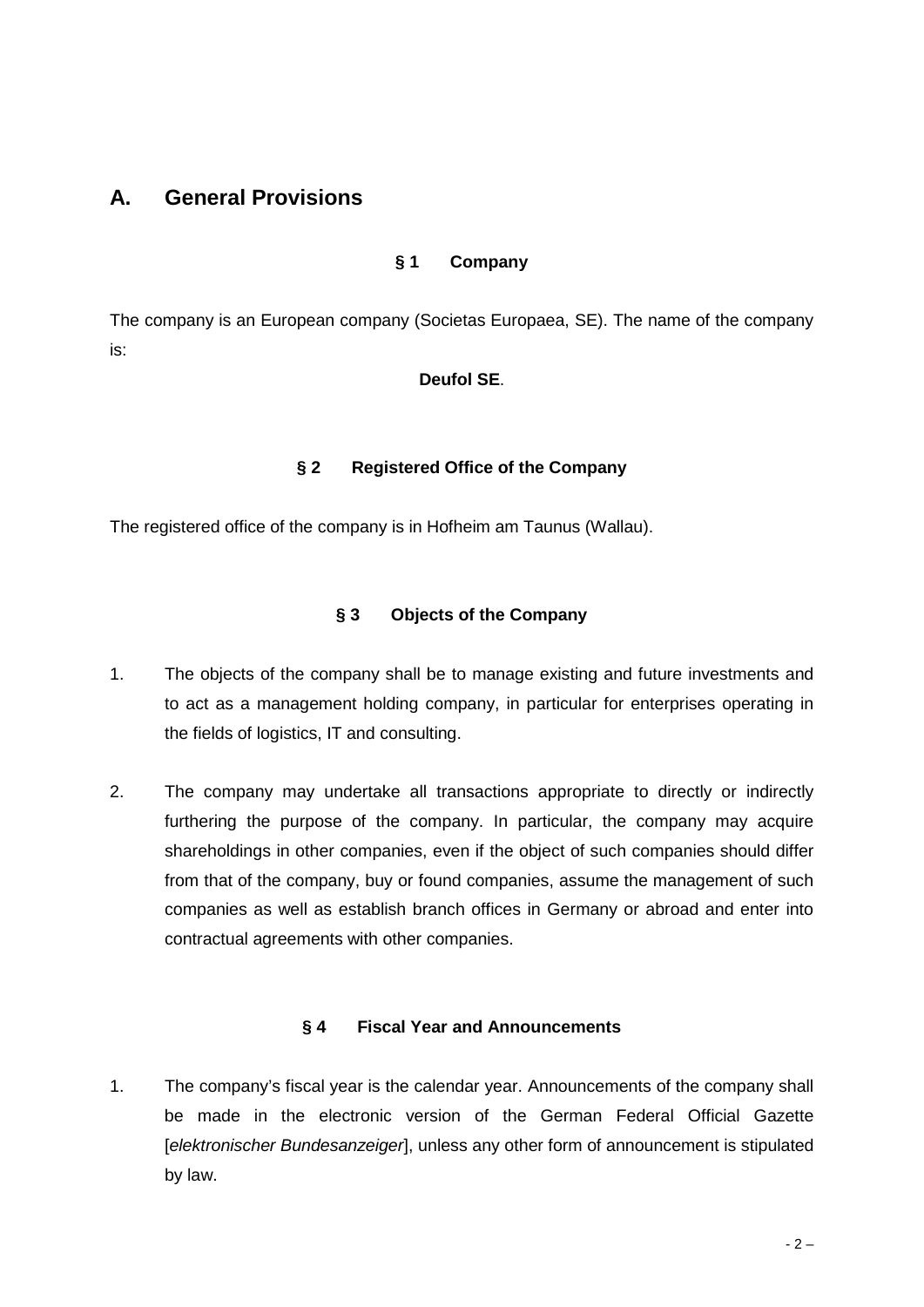2. To the extent permitted by law, the company is entitled to forward information to its shareholders electronically.

#### **§ 5 Share Capital**

- 1. The company has a share capital of  $\epsilon$ 43,773,655.00 (in words: forty three million seven hundred and seventy three thousand and six hundred fifty five euro). It is divided into 43,773,655 no-par value shares (individual shares).
- 2. The share capital of the company has been provided through the conversion of Deufol Aktiengesellschaft into a European company (SE).
- 3. The Administrative Board is authorized by 15 June 2014 to increase the share capital of the company, on one or several occasions, by up to  $\epsilon$  20 million in total through issuance of new shares in return for cash contributions or contributions in kind (approved capital).

The shareholders are to be granted a subscription right. The Administrative Board is authorized to exclude residual amounts from the shareholders' subscription right.

The Administrative Board is also authorized to exclude the shareholders' subscription right in order to issue shares of the company within the framework of a capital increase in return for contributions in kind for the purpose of acquisition by the company or one of its wholly-owned subsidiaries of businesses or interests in businesses or other assets as defined by Section 27 (2) of the German Stock Corporation Act [*Aktiengesetz, AktG*].

The shares may also be acquired by credit institutions or other entities meeting the requirements set forth in Section 186 (5) AktG subject to the obligation that these shares are offered to the shareholders for subscription.

The Administrative Board is likewise authorized to exclude the shareholders' subscription right when issuing shares in return for cash contributions of up to 10% of the share capital as of the date on which this authorization enters into force or - if the figure is lower - on the date this authorization is exercised. In the event of such an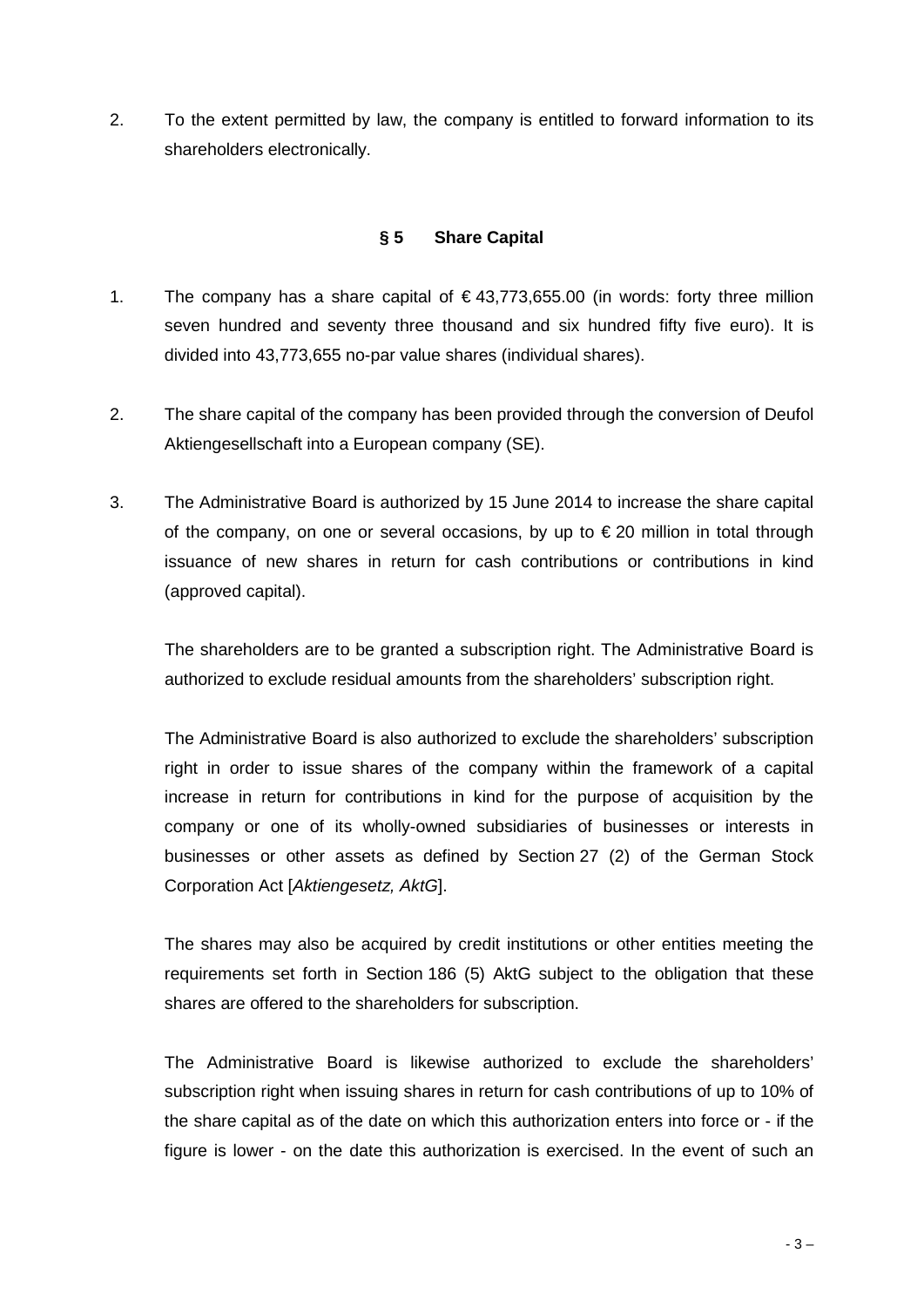exclusion of the subscription right, the issue amount of the new shares may not be significantly lower than the stock exchange price.

The following shares shall count towards the ten percent limit: (i) the company shares sold if and insofar as this sale has occurred after 16 June 2009 due to an authorization to sell company shares to the exclusion of the subscription right in accordance with Sections 71 (11) no. 8 sentence 5, 186 (3) sentence 4 AktG and (ii) the shares for whose subscription the convertible bonds and warrant-linked bonds provide an entitlement or obligation and which have been issued since 16 June 2009 due to an authorization for issuance of convertible bonds and warrant-linked bonds in accordance with Section 186 (3) sentence 4 AktG to the exclusion of the subscription right.

The Administrative Board is authorized to determine the further contents of the share rights, the conditions of the issue of shares and the details for the implementation of capital increases. The administrative board is authorized to amend the articles of association if the authorization for the capital increase is exercised or if the authorization lapses.

- 4. The share capital of the company shall be contingently increased by  $\epsilon$ 850,000.00. The contingent capital increase shall only be implemented to the extent that subscription rights were granted and the holders exercise their subscription rights. The new shares participate in profits from the beginning of the fiscal year in which they are created by exercise of the subscription rights. The contingent capital is divided into 850,000 shares.
- 5. By virtue of the resolution passed by the annual general meeting on 16 June 2009, the share capital has been contingently increased by up to  $\epsilon$ 8.413.296.00, divided into 8,413,296 individual shares made out to the bearer. The contingent capital increase will only be implemented to the extent that the holders of convertible bonds or warrant-linked bonds - with conversion or option rights - of Deufol SE, which are issued by the company by 15 June 2014 on the basis of the authorization approved by the annual general meeting on 16 June 2009 under agenda item 8 letter a exercise their conversion or option rights or to the extent that the holders subject to a conversion obligation fulfil their conversion obligation. New shares shall be issued at the conversion or option price to be determined subject to the above authorization resolution. The Administrative Board is authorized to determine the further details for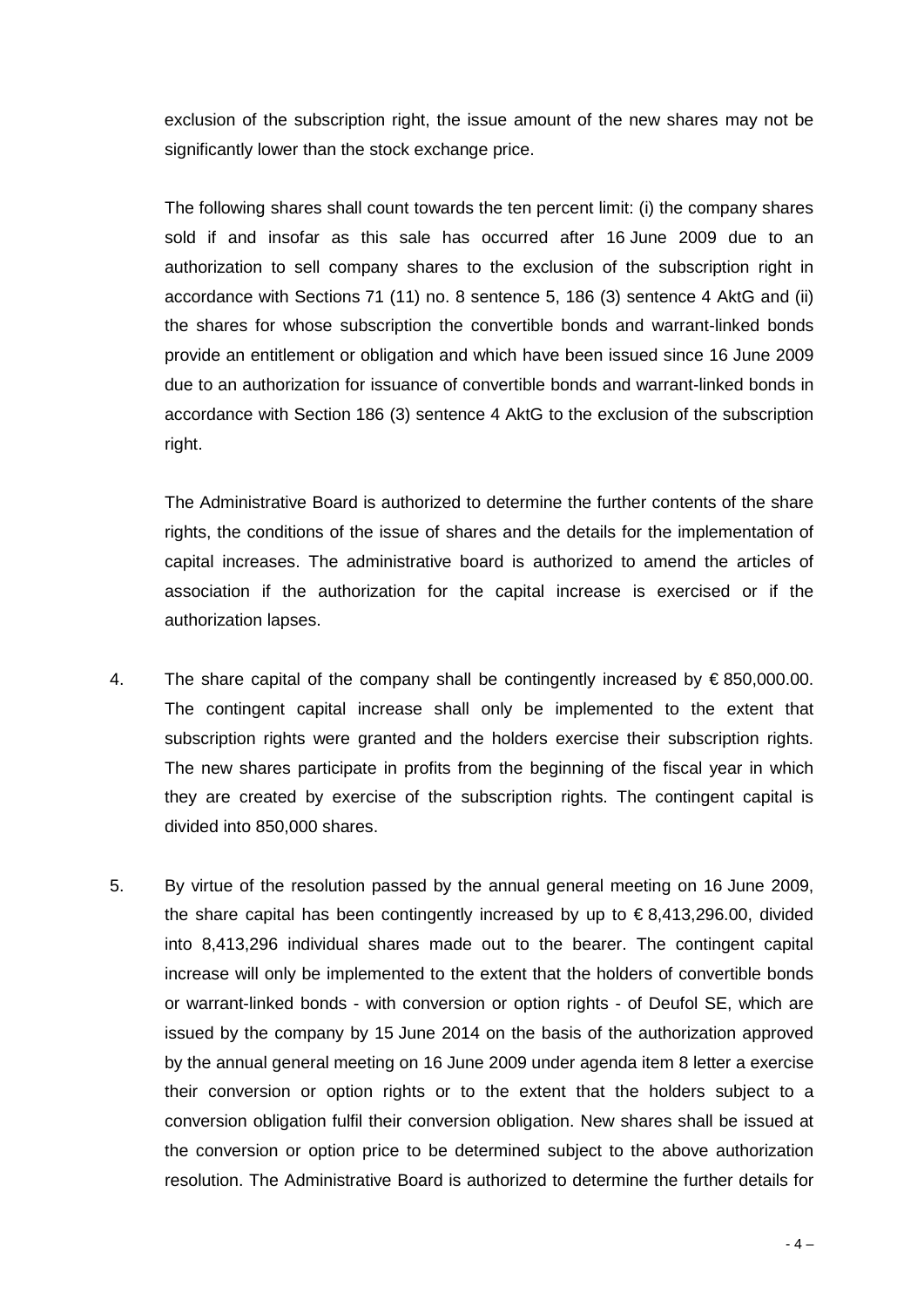implementation of a contingent capital increase. The Administrative Board is authorized to amend the articles of association in line with the scope of the capital increase from contingent capital.

#### **§ 6 Shares**

- 1. The shares are registered shares. Provided that no resolution to the contrary is passed, this provision shall also apply to capital increases.
- 2. In the case of a capital increase, the dividend entitlement for new shares may vary from that laid down in Section 60 AktG.
- 3. The Administrative Board shall determine the form of share certificates and of the dividend warrants and renewal coupons. The same shall apply to debentures and interest coupons.
- 4. One certificate may be issued for a number of shares of a shareholder (global certificate). The shareholders are not entitled to individual share certificates.

# **B. Organs of the Company**

# **§ 7 Monistic System**

- 1. The company has a monistic management and control structure.
- 2. The organs of the company are:

a) the Administrative Board,

b) the annual general meeting.

3. The managing directors will conduct the business of the company by implementing the guidelines and stipulations issued by the administrative board.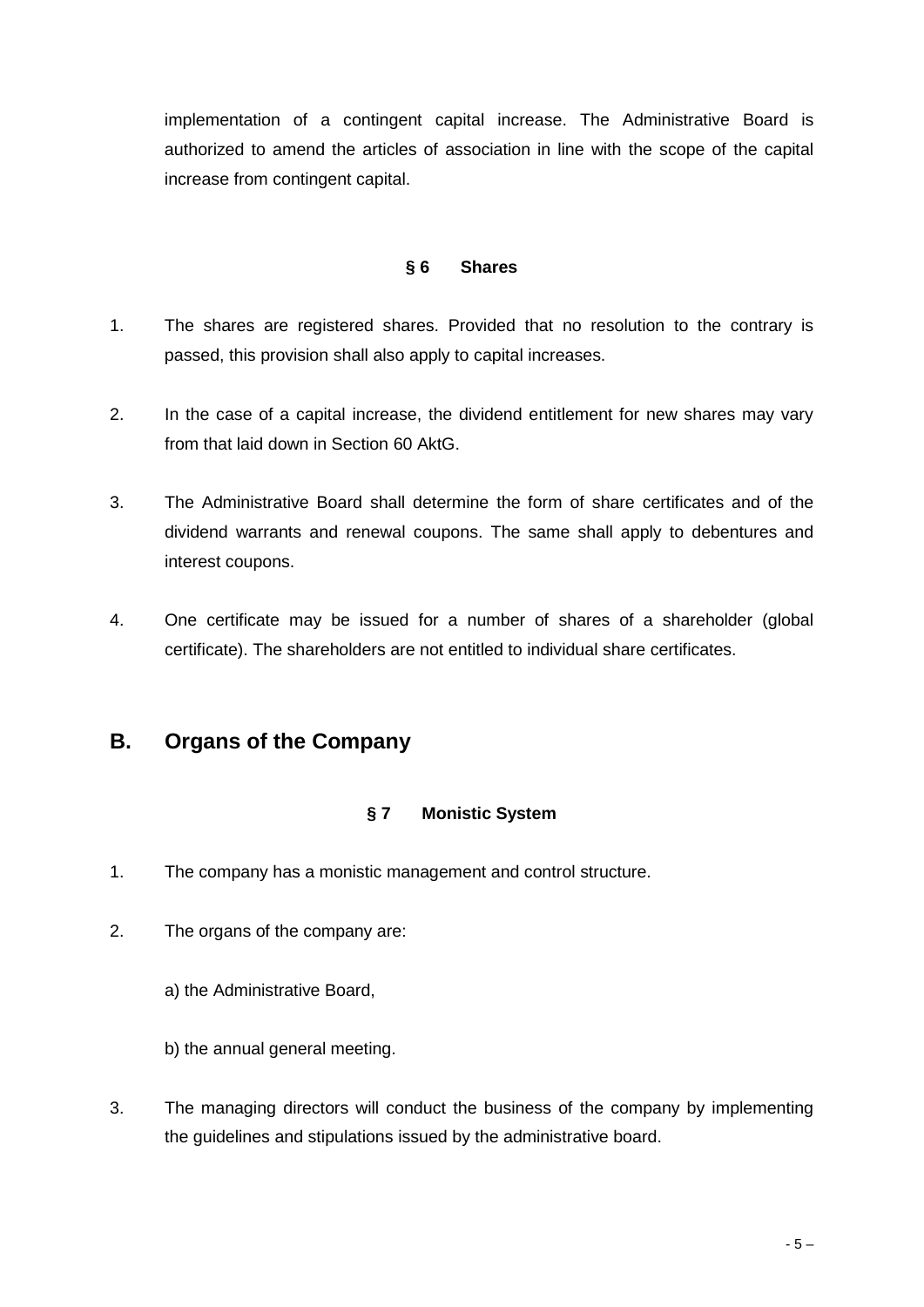# **I. Administrative Board**

# **§ 8 Duties of the Administrative Board**

- 1. The Administrative Board shall manage the company, determine the guidelines for its activities and monitor implementation thereof. The Administrative Board shall act in accordance with the law, these articles of association and the rules of procedure set up for the Administrative Board.
- 2. The Administrative Board shall monitor the managing directors and adopt rules of procedure for them.
- 3. The Administrative Board is authorized to pass resolutions on amendments to the articles of association, insofar as they relate to their version only.

# **§ 9 Composition of the Administrative Board**

- 1. The Administrative Board consists of at least three members and, otherwise, is composed in accordance with the statutory provisions.
- 2. Administrative Board members who do not also serve as managing directors of the company ("**non-managing administrative board members**") shall at all times constitute a majority of the Administrative Board members. This also applies to committees of the Administrative Board.
- 3. The following persons are the members of the first Administrative Board:
	- 1. Detlef W. Hübner, honorary senator
	- 2. Dr. Tillmann Blaschke
	- 3. Helmut Olivier
	- 4. Prof. Dr. Wolfgang König
	- 5. Wulf Matthias
	- 6. Dennis Hübner
	- 7. Dr. Helmut Görling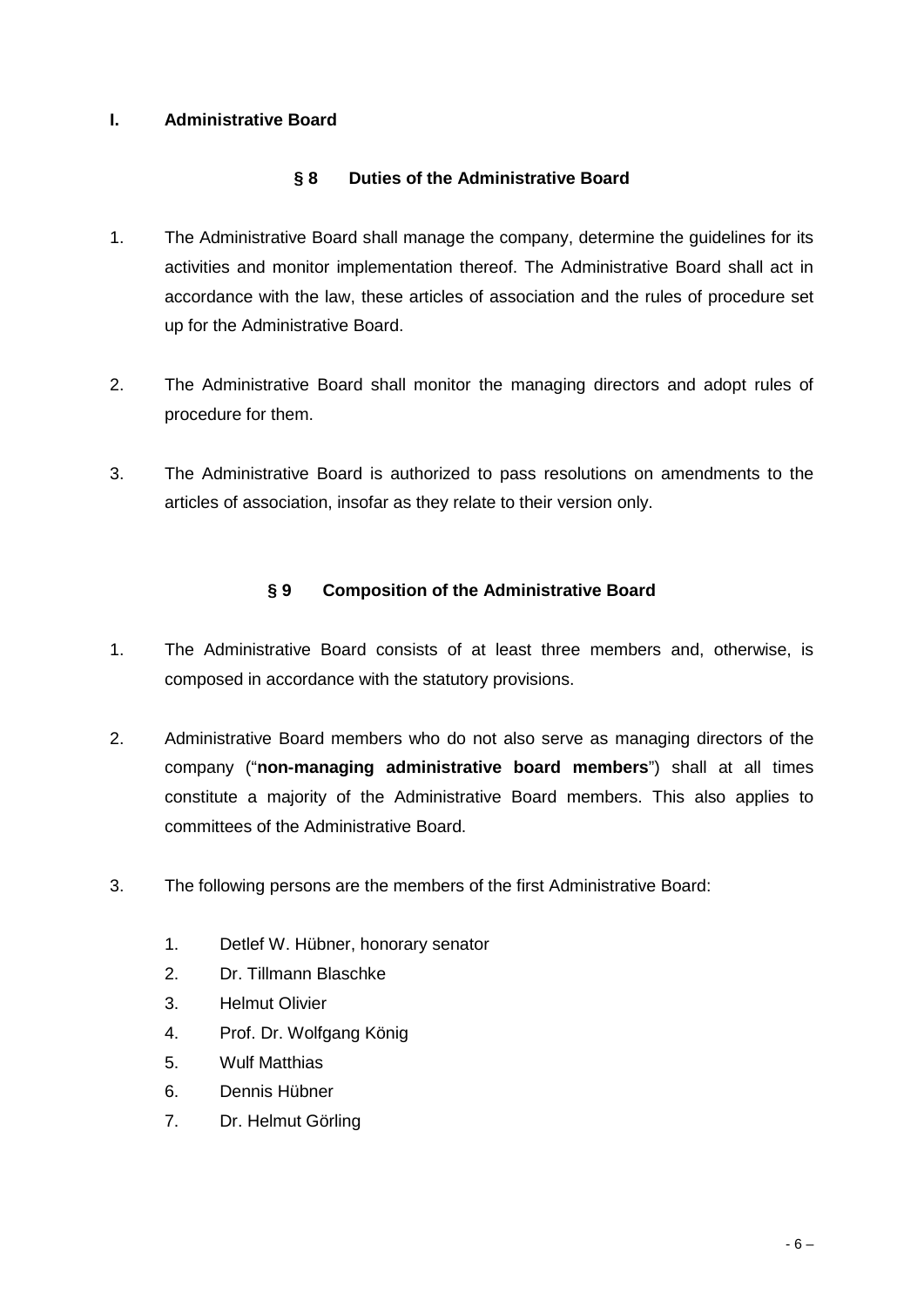The substitute member for each of the aforementioned members of the first administrative board is:

Mr Marc Hübner

Their appointment is valid for the period until the close of the annual general meeting which votes on the discharge of the members for the first fiscal year of the company and ends, in any case, at the latest three years after their appointment.

- 4. Subject to § 8 (3) above, the election of Administrative Board members is held at the close of the annual general meeting - unless specified otherwise by the annual general meeting - which votes on the discharge of the members for the fourth fiscal year after their term of office commences (the fiscal year in which the term of office commences is not included in this calculation) and no later than six years after the appointment of the relevant Administrative Board member. Reappointments of Administrative Board members are permissible.
- 5. Administrative Board members appointed by the annual general meeting may be dismissed from office by a resolution of the annual general meeting, adopted by a simple majority of the votes cast.
- 6. At the same time as the ordinary members of the Administrative Board are elected, it is possible to elect one or several substitute member(s) for one or several Administrative Board members. The substitute member joins the Administrative Board if the Administrative Board member for whom he/she has been appointed as substitute member resigns from the Administrative Board prior to the end of his/her term of office. If no by-election is held on the next annual general meeting, the term of office is extended until the end of the term of the prematurely departing Administrative Board member who has been replaced by the substitute member. By-elections are made for the remainder of the resigned member's term of office.
- 7. Any member of the Administrative Board and each substitute member may resign from their office, including without good cause, by addressing a written declaration to the chairperson of the Administrative Board, observing a notice period of one month.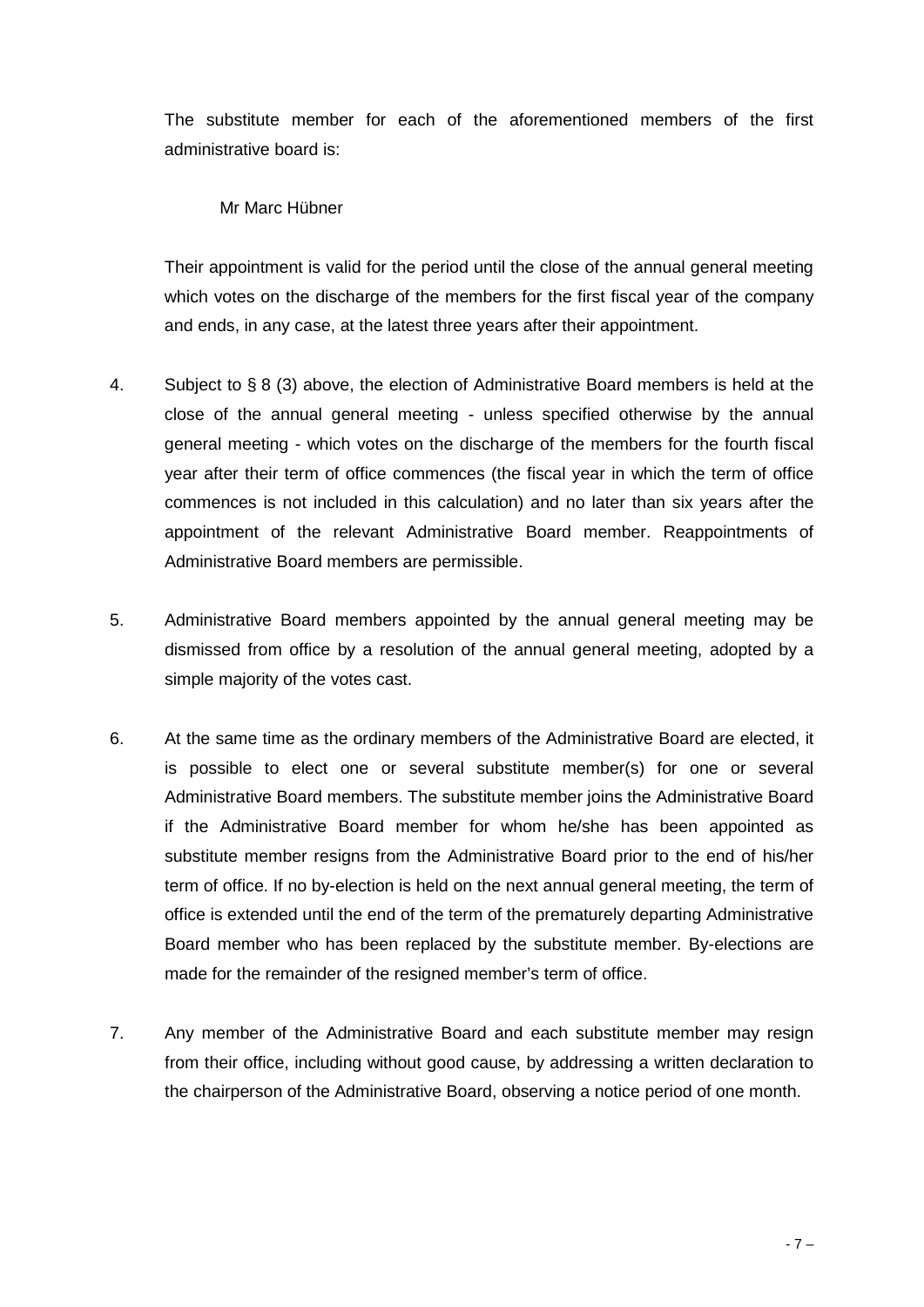#### **§ 10 Chairperson of the Administrative Board; Rules of Procedure**

- 1. The Administrative Board elects a chairperson and a deputy chairperson from among its members, directly following the election of the Administrative Board. The election of the first chairperson and his/her deputy is held directly after the registration of the conversion of the company in the commercial register. The terms of office of the chairperson and his/her deputy shall correspond to their terms of office as Administrative Board members, unless a shorter term of office is stipulated during the election. Should the chairperson or his/her deputy depart from office prematurely, then the Administrative Board is to hold a new election for the remaining term of the departing persons without delay.
- 2. The Administrative Board shall adopt rules of procedure for itself by a simple majority of votes.

#### **§ 11 Meetings and Resolutions of the Administrative Board**

- 1. The chairman of the Administrative Board shall convene Administrative Board meetings in writing by fax or e-mail, giving a notice period of fourteen days. The invitation is to state the venue of the meeting, the date and time and the agenda items. The day of convocation and the day of the meeting shall not be included when calculating the notice period. In urgent cases, the chairperson of the Administrative Board may determine to shorten the notice period and to convene a meeting verbally or by phone. Section 110 (1) and (2) AktG shall not be affected. The chairperson of the Administrative Board shall determine the venue of the meeting of the Administrative Board.
- 2. Resolutions on agenda items that have not been announced properly can only be adopted if no member of the Administrative Board objects to this procedure. Absent Administrative Board members may object to the resolution within a period of two weeks from receipt of the copy of the minutes pursuant to  $\S$  11 (7) if they have not given their vote in writing. The day on which the copy of the minutes pursuant to § 11 (7) is received and the day on which the objection is made are not included when calculating the period. The resolution becomes effective if none of the absent Administrative Board members has objected to it within the period defined.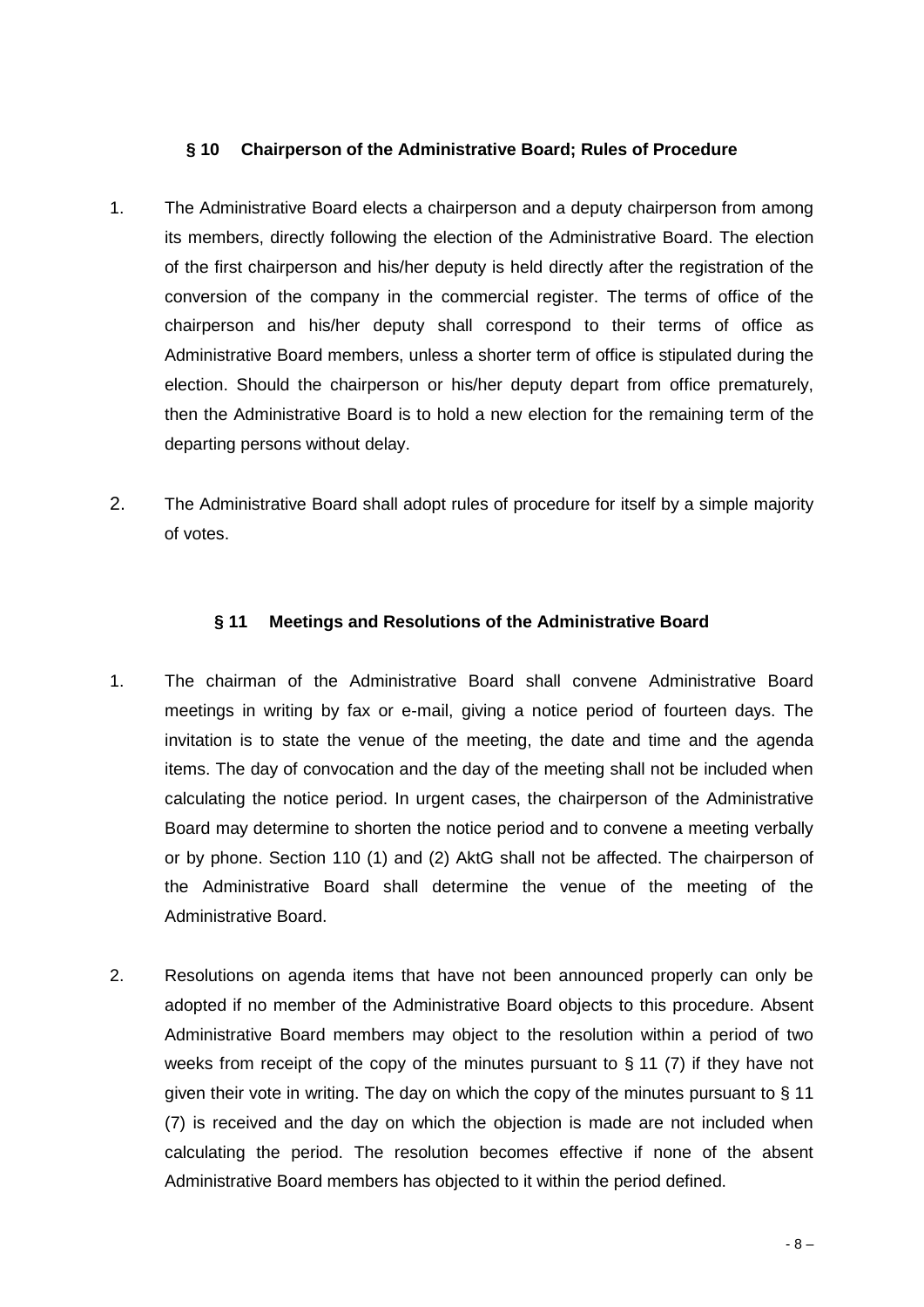- 3. The Administrative Board constitutes a quorum if more than half of its members, including the chairperson or, if not attending, the deputy chairperson, take part in the voting in person or by submitting their vote in writing. Transmission of the vote by fax or email by one administrative board member to another Administrative Board member to be cast at the Administrative Board meeting is regarded as written vote. If an Administrative Board member abstains from voting, the abstention shall be counted as a vote cast in order to determine the quorum. If a quorum is not reached at a meeting of the Administrative Board, a new meeting with identical agenda shall be convened within one week from the originally scheduled meeting, whereby this new meeting must take place within three weeks from the originally scheduled meeting. The day of the originally scheduled meeting and the day of convening the new meeting shall not be included for calculating the one-week period and the day of the new meeting shall not be included for calculating the three-week period. The new meeting constitutes a quorum if at least three members, of which the majority are non-managing Administrative Board members, participate in the vote at the new meeting. At least three business days are required between the new invitation and the day of the new meeting, whereby the day of the invitation and the day of the new meeting are not included in calculating the period.
- 4. The Administrative Board meeting shall be chaired by the chairperson or if the chairperson is prevented to chair the meeting - by the deputy chairperson. In the event that both the chairperson and the deputy chairperson are prevented from chairing the meeting, the Administrative Board members who are present shall elect a meeting chairperson at the beginning of the meeting.
- 5. Resolutions shall generally be adopted in meetings. Administrative Board members may, by order of the chairperson, participate in a meeting by video or telephone conference or any other electronic media that enable all of the Administrative Board members to hear each other; Administrative Board members participating through any of these means of communication shall be deemed present. Resolutions can be passed outside of Administrative Board meetings in writing, by fax, by e-mail, by phone or by using other electronic means or by a combination of the foregoing, if requested by the chairperson. The chairperson shall set down in writing all resolutions adopted outside of meetings and forward copies of such resolutions to all members of the Administrative Board.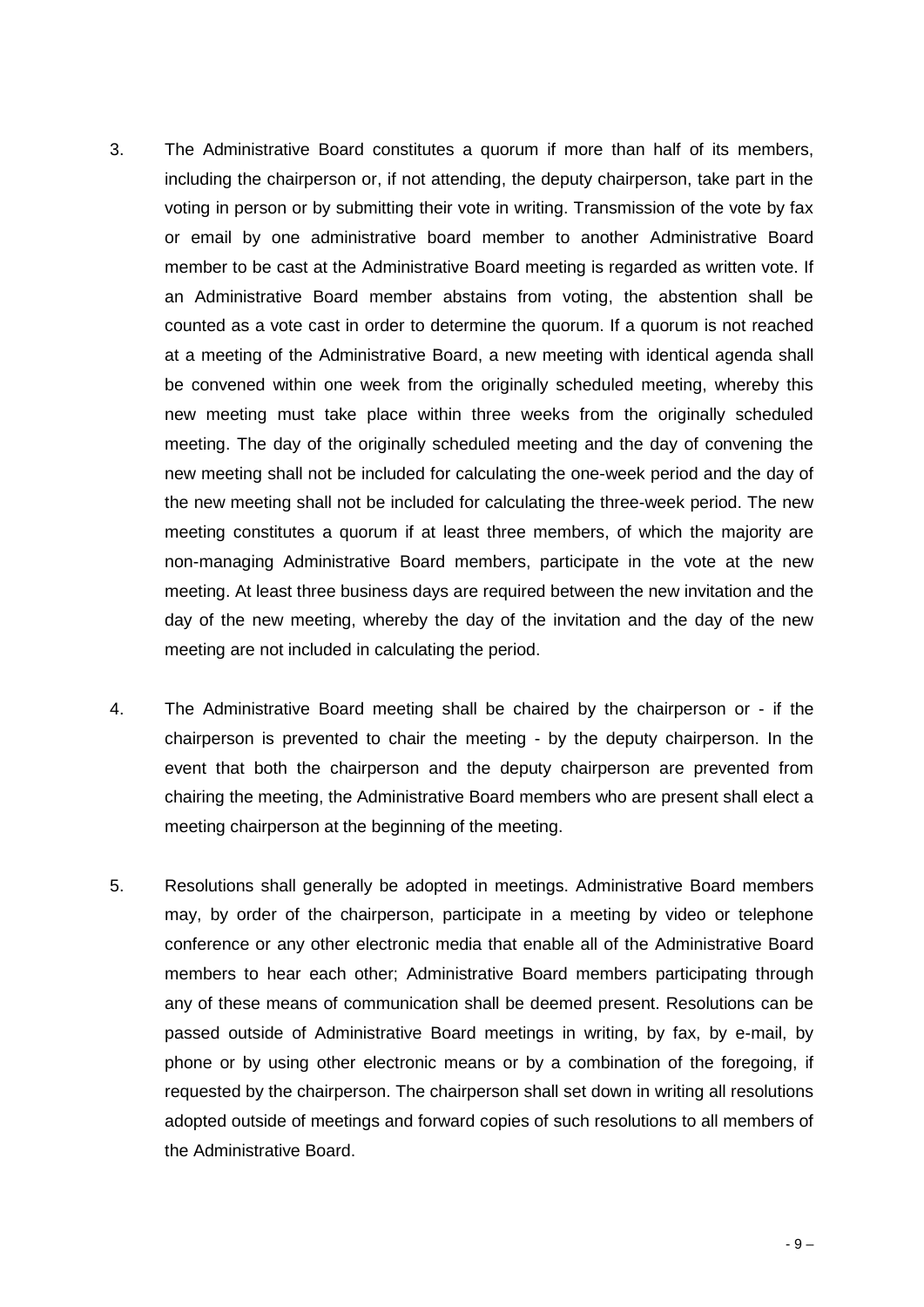- 6. Unless mandatory legal provisions or these articles of association provide otherwise, Administrative Board resolutions are adopted by a majority of the votes cast. Abstentions from voting are not included in the votes cast. In the event that a vote results in a tie, the vote of the chairperson or - in the event the chairperson is prevented from voting - the vote of the deputy chairperson counts twice.
- 7. Statements given or received by the Administrative Board in order to implement resolutions of the Administrative Board as well as other documents, announcements or measures of the Administrative Board shall be given by the chairperson or - if the chairperson is prevented in fact or in law - by the deputy chairperson.

#### **§ 12 Administrative Board Committees**

- 1. The Administrative Board is entitled, within the limits of statutory provisions, to transfer its tasks and duties to any committees to be established from among its members.
- 2. The Administrative Board may determine the tasks and duties and the code of procedure for such committees by adopting rules of procedure for the relevant committees. To the extent permitted by law, the Administrative Board may also transfer voting powers to such committees.
- 3. In the event that a vote results in a tie in a committee which includes the chairperson of the Administrative Board, the vote of the chairperson counts twice. This shall not apply to the vote of the deputy chairperson.
- 4. § 11 (8) of these articles of association applies *mutatis mutandis*.

#### **§ 13 Remuneration of Administrative Board Members**

1. Administrative Board members receive a fixed remuneration of € 25,000.00 for every full fiscal year for which they serve; this is paid in instalments at the end of each quarter. The chairperson receives twice this sum, the deputy chairperson receives € 40,000.00. Administrative Board members who have not served for a full fiscal year receive remuneration corresponding to the period for which they have served. If an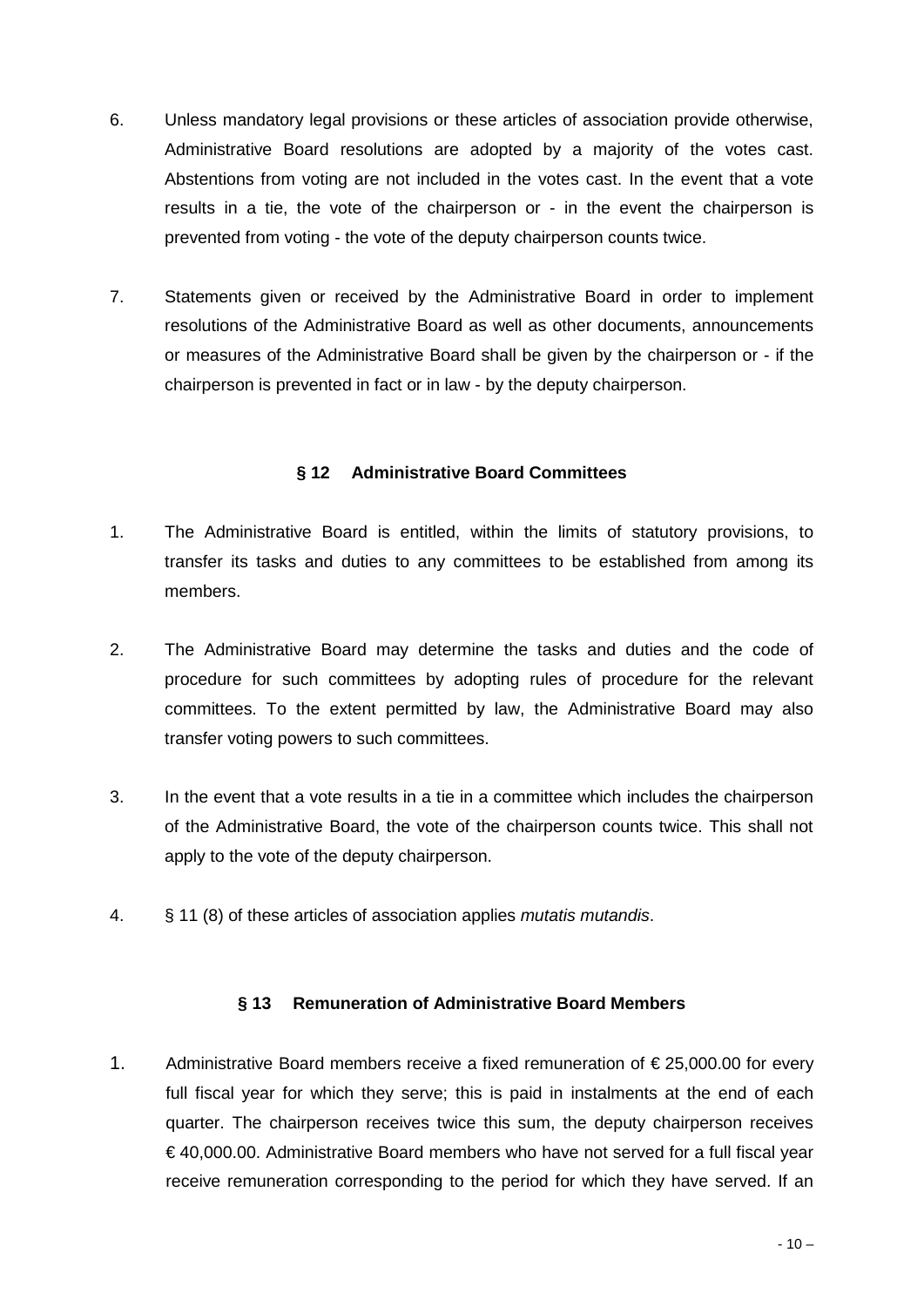Administrative Board members also serves as a managing director, his/her Administrative Board remuneration pursuant to the provision above is counted to his/her remuneration as a managing director.

- 2. In addition, the Administrative Board members receive reimbursement of all disbursements as well as reimbursement of the turnover tax charged on their remuneration and disbursements.
- 3. The company pays the costs of an appropriate third-party financial loss insurance for the members of the Administrative Board, up to a total annual premium of € 50,000.00.

#### **II. Managing Directors**

# **§ 14 Appointment, Responsibility, Removal of Managing Directors**

- 1. The Administrative Board appoints one or more managing directors. The Administrative Board may confer upon one of these managing directors the title as chief executive officer und and upon one or two of these the title of deputy chief executive officers.
- 2. The Administrative Board may also appoint deputy managing directors.
- 3. The managing directors shall conduct the business of the company in accordance with applicable laws, these articles of association, the managing directors' rules of procedure and the instructions given by the administrative board.
- 4. Managing directors may be removed from office at any time by a resolution of the Administrative Board. Managing directors who also serve as Administrative Board members can only be removed for good cause as defined by Section 84 (3) AktG or if the employment contract is terminated. This requires a resolution of the Administrative Board adopted by a simple majority of the votes cast.

# **§ 15 Transactions Requiring Consent**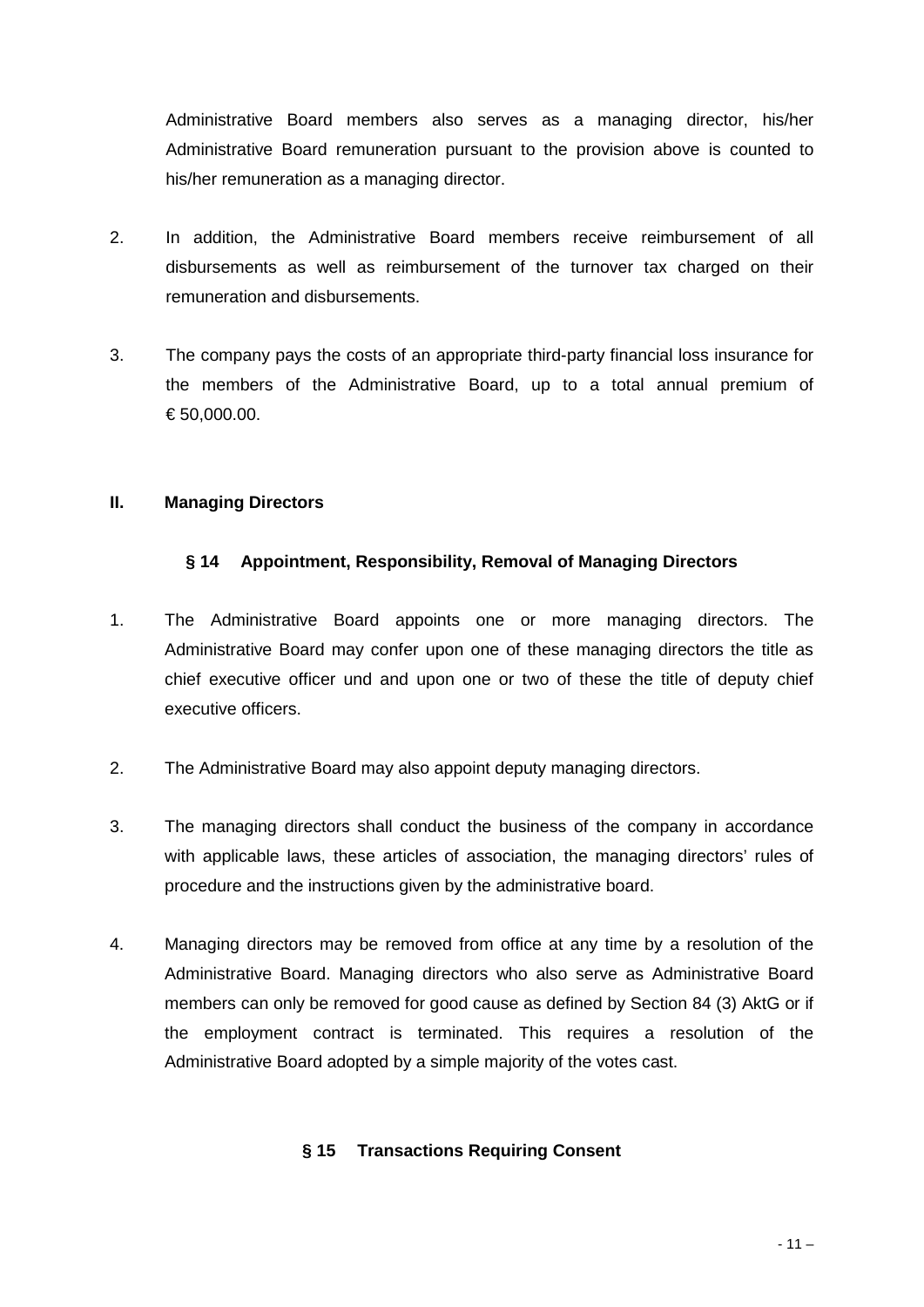The Administrative Board shall adopt rules of procedure for the managing directors. These rules of procedure shall specify the measures and transactions that require the consent of all managing directors or the prior consent of the Administrative Board.

# **§ 16 Representation of the Company**

- 1. The company is represented by two managing directors or by one managing director together with an authorized signatory [*Prokurist*]. If only one managing director has been appointed, such managing director shall represent the company alone. The Administrative Board may grant individual managing directors the right to represent the company alone and exempt individual managing directors from the limitations set forth in Section 181 (2) of the German Civil Code (BGB). Section 41 (5) of the SE Implementation Act (SEAG) shall not be affected.
- 2. When acting as representatives, deputy managing directors shall have the same rights as managing directors.

# **III. Annual General Meeting**

# **§ 17 Location and Convening**

- 1. The annual general meeting takes place at the company's location or in a German city with more than 50,000 inhabitants.
- 2. The legal regulations apply to the deadlines for convening the annual general meeting in the electronic Federal Gazette.
- 3. The shareholder's entitlement pursuant to Section 128 (1) sentence 1 of the German Stock Corporation Act to receive the notice pursuant to Section 125 (1) of the German Stock Corporation Act is limited to the channel of electronic communication. The credit institution shall be entitled to send this notice in paper form. Where the Administrative Board provides for notification by electronic means, this must be announced when convening the annual general meeting.

# **§ 18 Participation in the Annual General Meeting**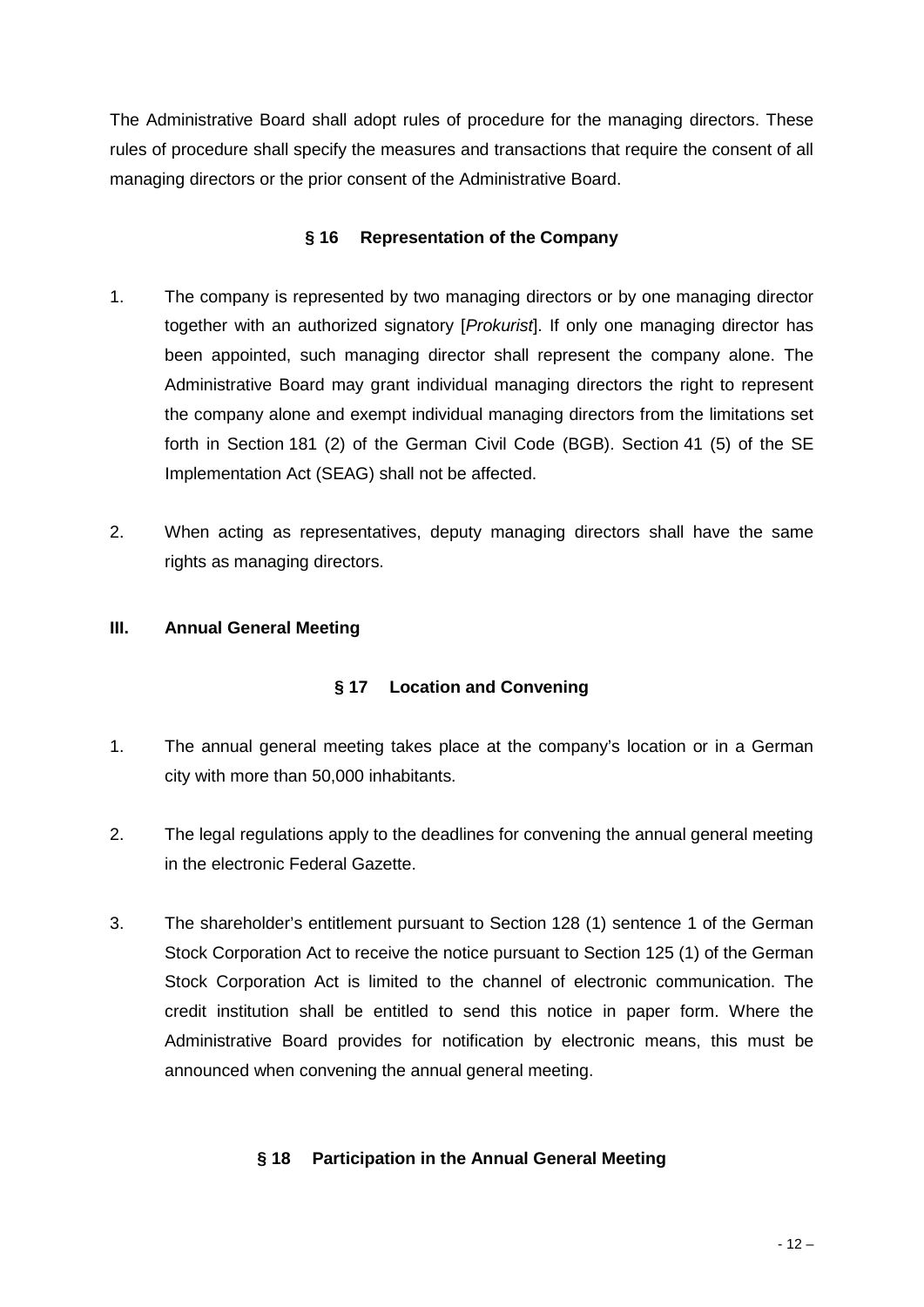Annual general meeting attendance and voting shall be limited to shareholders registering in text form (Section 126b German Civil Code), in German or English, prior to the meeting and form whom the shares are registered in the share register of the company. The registration notice must be received by the company at the address specified in the convocation notice within the statutory minimum period prior to the meeting. In calculating the period, the day of the annual general meeting and the day of receipt shall not be included.

#### **§ 19 Chair of the Annual General Meeting**

- 1. The annual general meeting shall be chaired by the chairperson of the Administrative Board or another Administrative Board member nominated by the chairperson of the Administrative Board or, if not such member has been nominated by the chairperson, another Administrative Board member to be appointed by the Administrative Board members who are present. If no member of the Administrative Board takes the chair, the shareholder or shareholder representative who represents the majority of votes shall open the meeting and have the chairperson elected by the meeting.
- 2. The chairperson of the Administrative Board determines the sequence of the items on the agenda as well as the nature and form of voting.

# **§ 20 Process of the Annual General Meeting**

- 1. The meeting chairperson may reasonably set at the beginning, or during the course of, the meeting, the shareholders' right to ask questions and to speak for the entire course of the annual general meeting, for the discussion of items on the agenda or for the questions and contributions of the individual speakers.
- 2. On the instruction of the meeting chairperson, the annual general meeting may also be broadcast, in whole or in part, in audio and video format and via the internet.
- 3. The further details regarding the course and execution of the annual general meeting shall be governed by the rules of procedure of the company's annual general meeting.

# **§ 21 Voting Rights**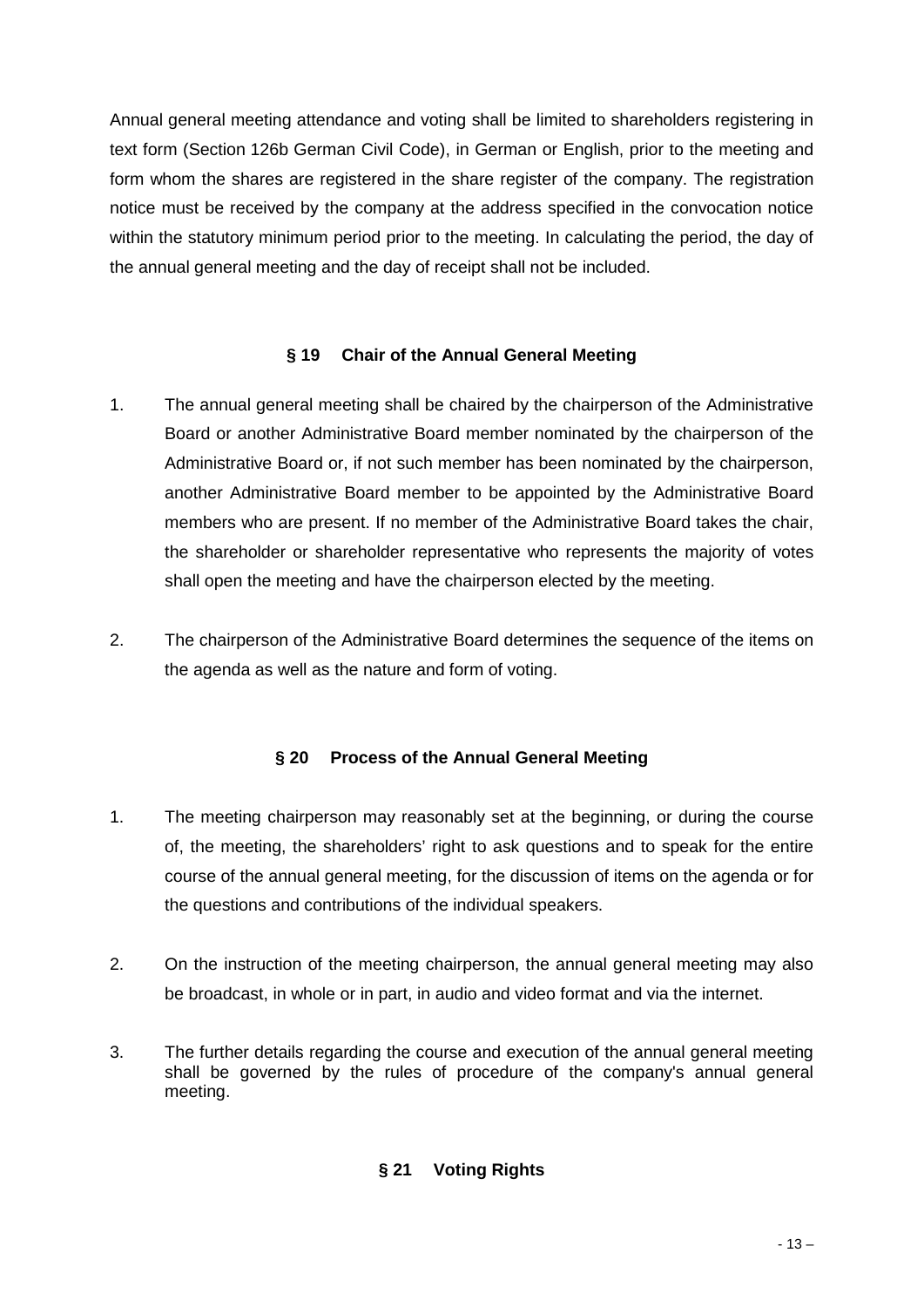- 1. Each individual share confers one vote.
- 2. This voting right may be exercised by proxies. A proxy right must be granted, revoked and documented to the company in text form (Section 126b BGB). Section 135 AktG shall not be affected.
- 3. The Administrative Board may permit shareholders to participate in an annual general meeting without being present in person or represented by a proxy and to exercise some or all of their rights, in whole or in part, through electronic means (online participation). The details of online participation will be specified by the Administrative Board in the convocation notice of the annual general meeting.

# **C. Annual Financial Statements, Net Earnings**

# **§ 22 Annual Financial Statements**

The managing directors shall prepare the annual financial statements and the consolidated financial statements, the management report and the consolidated management report for the past fiscal year and promptly submit these to the auditor and the Administrative Board. In addition, the managing directors have to submit to the Administrative Board a proposal on the appropriation of net earnings.

# **§ 23 Appropriation of Net Earnings**

The annual general meeting shall decide on the appropriation of net earnings.

# **D. Contributions in kind/Formation Expenses**

# **§ 24 Contributions in Kind from the Company Founders**

1. The company founders' contributions were provided in the form of contributions in kind. The founders fulfilled their obligation to make contributions in kind as follows: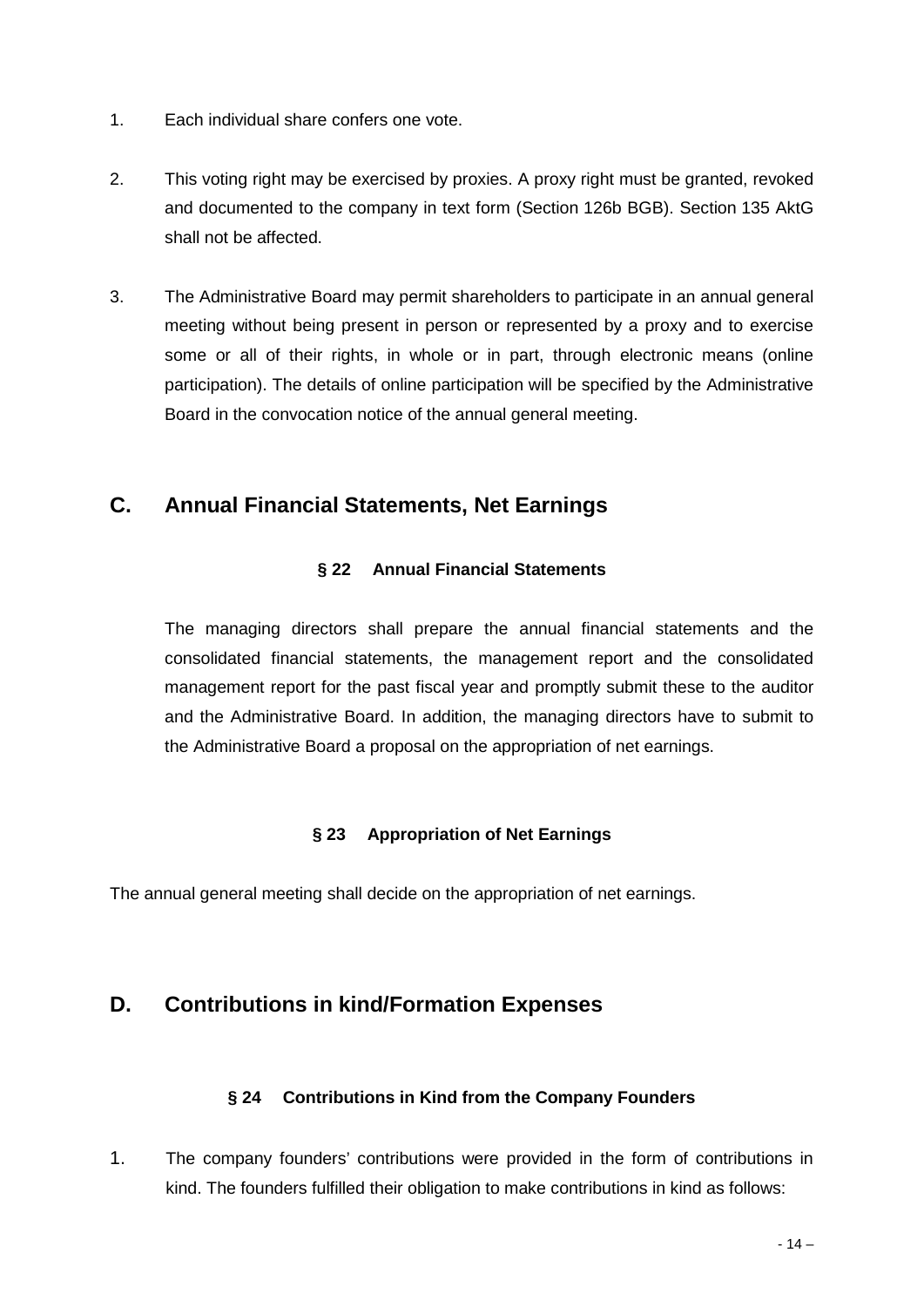- a) Company founder Detlef W. Hübner contributes, with effect from the day that these articles of association are established, his shareholding in Dönne & Hellwig GmbH, Mannheim, registered in the commercial register of the Mannheim local court under the number HR B 4303, with a nominal value of DM 678,700.00, for a nominal value with profit entitlement from 01.01.1998, as a contribution in kind to the company and receives in exchange 135,740 individual shares with a total value of DM 678,700.00 at an issue value of DM 678.700,00;
- b) Company founder Heinz O. Frey contributes, with effect from the day that these articles of association are established, his shareholding in Dönne & Hellwig GmbH, Mannheim, registered in the commercial register of the Mannheim local court under the number HR B 4303, with a nominal value of DM 226,300.00, for a nominal value with profit entitlement from 01.01.1998, as a contribution in kind to the company and receives in exchange 45,260 individual shares with a total value of DM 226,300.00 at an issue value of DM 226,300.00;
- c) Company founder Uwe-Heiner Pradel contributes, with effect from the day that these articles of association are established, his shareholding in Dönne & Hellwig GmbH, Mannheim, registered in the commercial register of the Mannheim local court under the number HR B 4303, with a nominal value of DM 20,000.00, for a nominal value with profit entitlement from 01.01.1998, as a contribution in kind to the company and receives in exchange 4,000 individual shares with a total value of DM 20,000.00 at an issue value of DM 20,000.00;
- d) Company founder Hübner, Frey & Pradel GbR, represented by shareholder and managing director with sole power of representation, Mr. Detlef W. Hübner, contributes, with effect from the day that these articles of association are established, its shareholding in Dönne & Hellwig GmbH, Mannheim, registered in the commercial register of the Mannheim local court under the number HR B 4303, with a nominal value of DM 75,000.00, for a nominal value with profit entitlement from 01.01.1998 as a contribution in kind to the company and receives in exchange 15,000 individual shares with a total value of DM 75,000.00 at an issue value of DM 75,000.00.
- 2. With the transfer of all shares in Dönne & Hellwig GmbH, Mannheim, the company founders have fulfilled their obligation to make contributions in full; the founders are